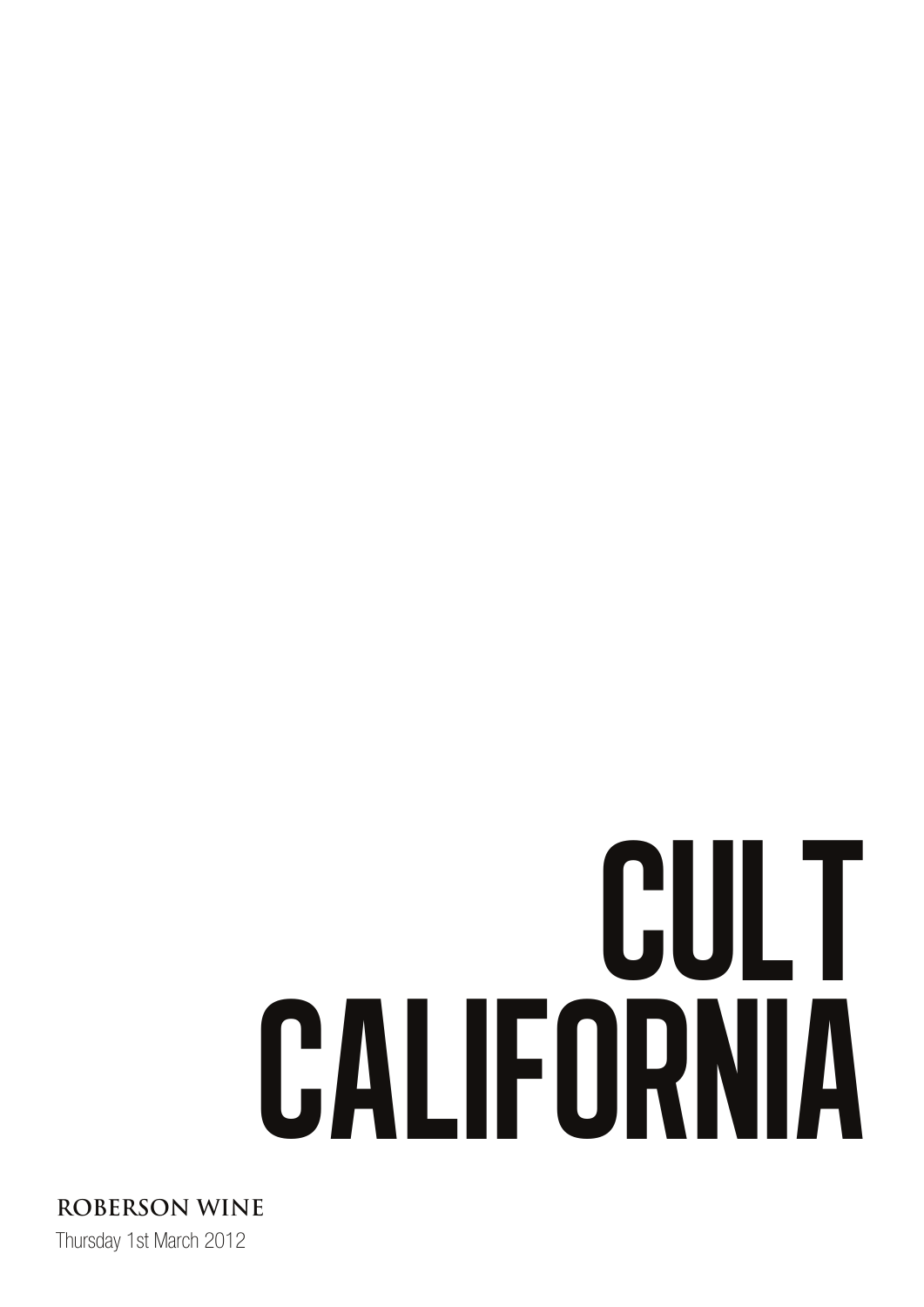# the estates

## cult **CALIFORNIA**

#### Diamond Creek **Calistoga**

A cult wine for the purist, Diamond Creek has never been about big Parker scores (they never really got any). Back in the late '60s a Canadian pharmaceutical millionaire based in California called Al Brounstein decided to build a winery from scratch on Diamond Mountain. By 1968 he had cleared much of the scrubland on the property and set about planting vineyards of Cabernet Sauvignon. It is worth remembering that all of this happened pre-Judgement of Paris, so land was cheap and Brounstein managed to get an amazingly diverse site with a number of distinctive terroirs. After Al passed away in 2006 the estate has been run by his brilliantly named wife - Boots Brounstein.

There are four vineyard sites at Diamond Creek. South facing Volcanic Hill is the largest at just over 3 ha and produces the most long lived of Diamond Creek's wines. 3ha Red Rock Terrace is also a warm site, despite being a north-facing vineyard. It is named after its red soils, the colour a product of its high iron content. The third vineyard, Gravelly Meadow, is a cooler site with the stones and pebbles that show this used to be a river bed and this site gives the most elegant, finely structured wines. Lake Vineyard, the fourth and smallest plot, is a cool lakeside vineyard of about 0.3 ha. Only eight vintages have seen a Lake Vineyard wine produced, as the plot struggles to achieve full ripeness. This makes it the true cult wine of Diamond Creek (10 bottles sold for \$300,000 in 2002), but all of the wines are much loved by fans of Californian Cabernet.

#### l'Aventure Paso Robles

Stephan Asso is a French winemaker that spent years making wine in Bordeaux before, according to the man himself, he got frustrated with appellation laws and decided to up sticks and head to California. He travelled the world looking for terroir that would capture his imagination and after crossing South Africa, Argentina and Lebanon off the list, he discovered the Napa Valley and decided that it was the ideal place to begin his adventure. Well, his l'Aventure to be precise. Much of the buzz around l'Aventure is thanks to the Estate wine (a Bordeaux blend) and his Côte a Côte cuvée, a blend of Mourvedre, Grenache and Syrah. These are the wines that have garnered much praise in the press and Parker has been liberal with the 97 and 98 point scores.

Côte a Côte is aged in 50% new French oak and receives the usual treatment - hand harvesting, prolongued cold soak before a cool fermentation. Elevage in barrique until bottling unfined and unfiltered. To be honest, it is difficult to see what he does differently to his time in Bordeaux and the 'constraints' that he seemed so desperate to get away from. Regardless, Parker seems convinced and the fcat that only about 150-200 cases are produced means that it has easily attained cult status.

"This is brilliant wine from a Frenchman who has captured the magic of Paso Robles."

Robert Parker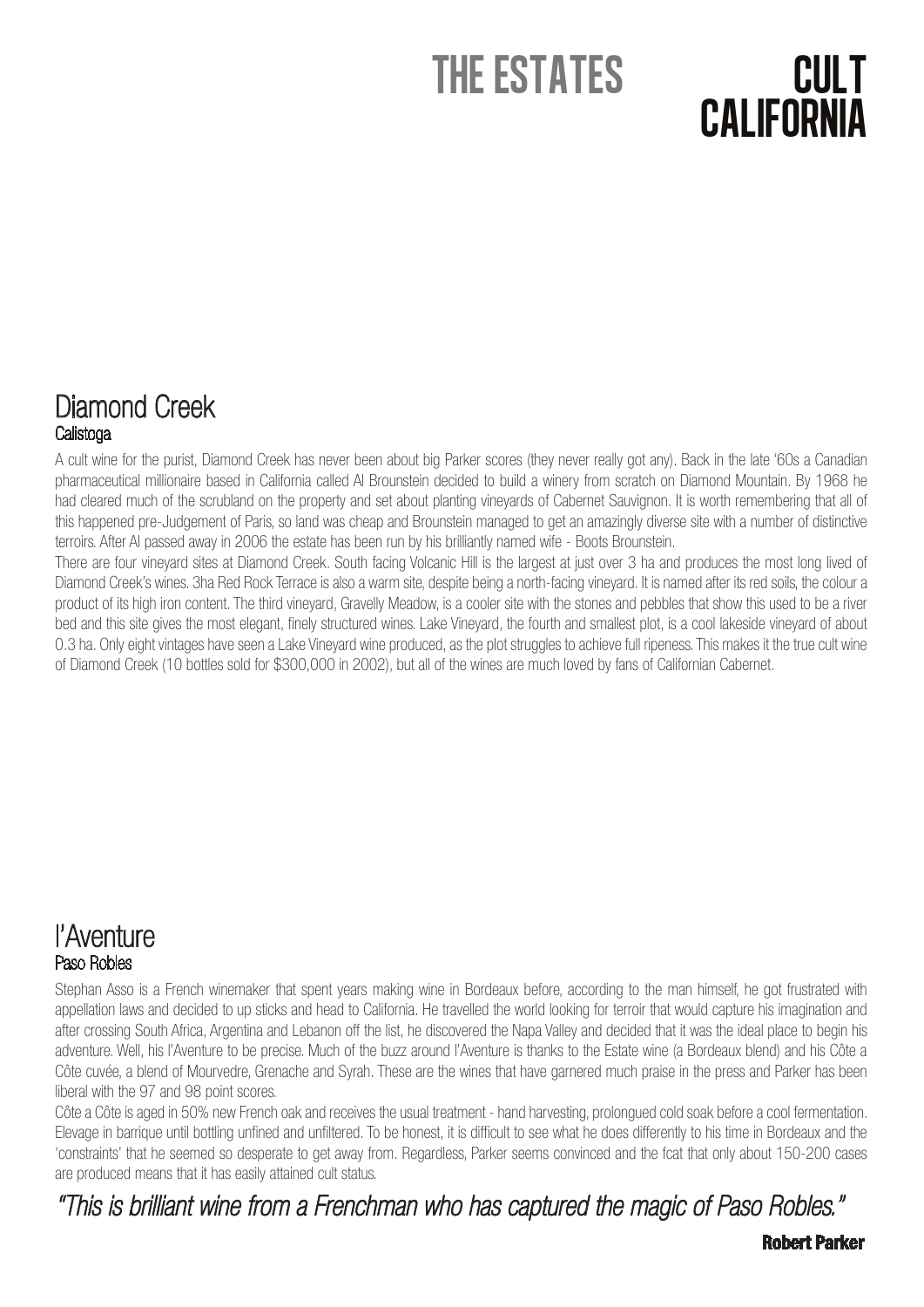## cult **CALIFORNIA**

# the estates

#### Harlan Estate St Helena / Oakville

Bill Harlan is a bone fide Napa legend. As is often the case, he wasn't born into wine, but following a mega-successful career in property development he decided that he wanted to establish the equivalent of a Bordeaux first growth in the Napa Valley. Harlan idolised Bob Mondavi (they had worked together to establish the Napa wine auction at one of Harlan's luxury resorts) and set his heart on creating a wine estate in Oakville, home to the Mondavi winery and their renowned To Kalon vineyard. In 1984 Harlan found himself an initial 23 acre site and set about planting the vineyards with Cabernet Sauvignon, Merlot, Cabernet Franc and Petit Verdot. He didn't release any wine until the 1990 vintage (which came out in '96), when 350 cases made their way onto the market and started the ascent of Harlan to cult status.

Today the vineyard area stretches to 40 acres (17ha), with some plots reaching altitudes of over 1200ft. The main parcel, from which Harlan Estate comes, is a terraced plot of vines at 350ft that sits atop volcanic bedrock. The wine is fermented in open top wooden tanks before being moved to 100% new French oak barrels for the malo-lactic fermentation and subsequent maturation (24-36 months depending on the vintage). Approximately 1800 cases are made in each vintage and it appears that Harlan has achieved his goal of establishing a 'first growth' in Napa - in terms of prices and prestige at least.

#### "Harlan continue to produce what may be the single most profound wine in California." Robert Parker

#### Bond St Helena

In addition to their estate wines, the team at Harlan (which includes Michel Rolland as consultant) are responsible for a variety of other cuvées. One specific project is Bond, which is, according to the official propaganda, a selection of the 5 best vineyards they have worked with over the past 25 years when buying fruit for their non-estate wines. They have 20 year leases on five sites (Pluribus, Quella, Melbury, St Eden and Vecina), three planted to 100% Cab Sauv, with St Eden having 5% Cab Franc and Pluribus having 13% Merlot and 11% Cab Franc. Production is tiny, with 600-700 cases of each wine available to a heavily oversubscribed waiting list.

Pluribus, which we will taste tonight, sits high on Spring Mountain at an elevation of over 1100ft. The wine is aged for 22months in 100% new French oak and bottled without fining or filtration.

#### "All of these offerings represent world-class Cabernet Sauvignons from Napa, meant to endure 30 or more years of cellaring."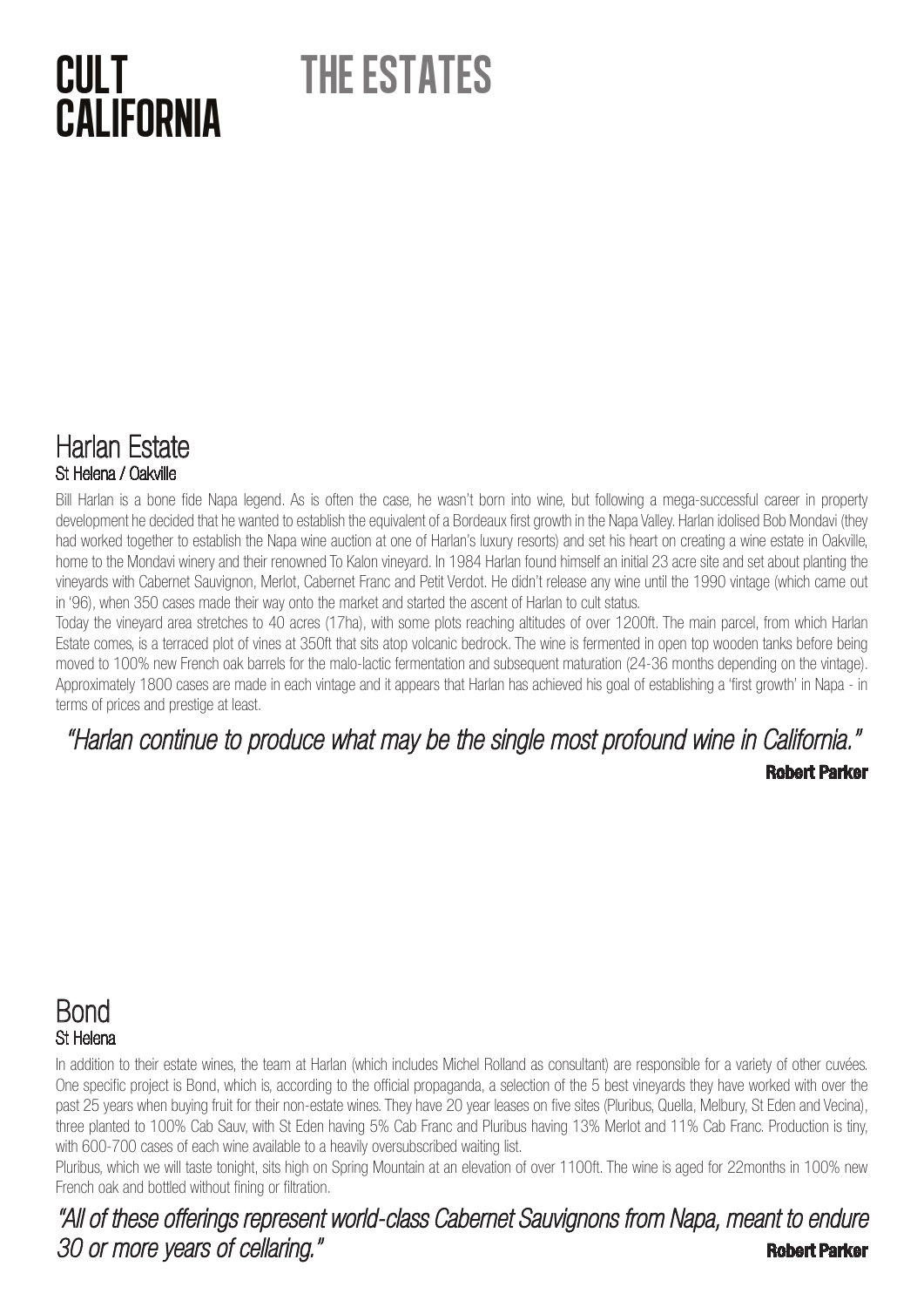# the estates

## cult **CALIFORNIA**

#### Sine Qua Non Ventura

If there was a world championship for wine labels, then Manfred Krankl's Sine Qua Non would definitely be in the running for a medal. Cynics might argue that the elaborate presentation of SQN wines is what has propelled them to cult status, but they would most probably be drowned out by the hordes of screaming customers trying desperately to get a bottle or two. The fact is that SQN should be used as a case study for how to market a high-end wine brand, but the wines also offer genuine substance and quality.

The SQN project was begun by Manfred Krankl as a hobby while he was running a restaurant in LA. He purchased some grapes in 1994 to make a wine that they could serve in the restaurant and the 100 or so cases got a fantastic response. A bottle found its way to Robert Parker, who scored it 95 points and, in true cult Californian fashion. a star was born. Krankl expanded production steadily over the next few years and then turned his attention to building a 'domaine' rather than continuing to buy fruit from growers. Today, Manfred has moved out of his downtown Ventura winery/ warehouse/junkyard to a more salubrious estate near Lake Casitas and he has pieced together 30 acres of vineyards in order to have better control over the viticultural side of the business. Total production is around 3000 cases and the same wine is never made twice - making SQN wines among the most collectable in the world. That and the massive Parker scores......

#### "compelling, singular, and world-class wines that are like no others being produced on Planet Earth" Robert Parker

#### Joseph Phelps St Helena

Joe Phelps made his money in construction, but in the early 1970s he decided to invest in the world of wine and began putting together an estate that today comprises over 350 acres in Rutherford, Stags Leap, Oakville, Yountville and South Napa. When Phelps released a 1974 Bordeaux blend called 'Insignia' made from his best vineyard parcels, it became one of the first cult wines in California and is still widely regarded as one of the region's finest wines. As demand for Insignia increased, so did production volumes and today there are about 13,000 cases made every year. Therefore despite Insignia's big reputation, the real cult wine in the portfolio is the 'Backus' which was introduced with the 1977 vintage. The Backus vineyard is biodynamically farmed and is a prime location in Oakville, 1500 cases are made each year and the wine is fermented in stainless steel before being aged for 24months in new French oak and bottled unfiltered.

#### "The Insignia cuvee has been one of Napa's great Cabernet Sauvignon-based wines since its inception in 1974" and the set of the set of the set of the set of the set of the set of the set of the set of the set of the set of the set of the set of the set of the set of the set of the set of the set of the set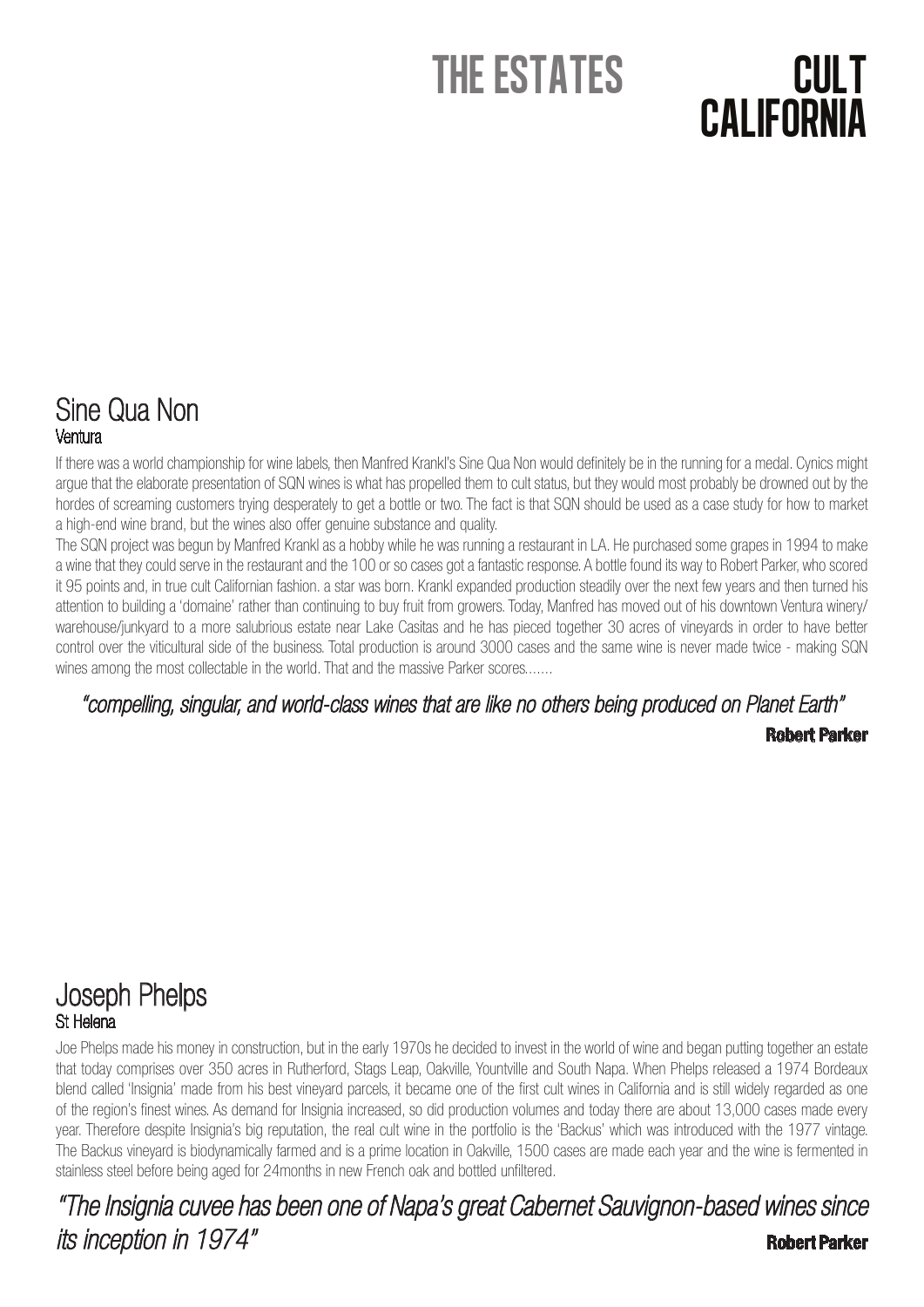## cult california

## the estates

#### Rudd Estate Oakville

What is now Rudd Estate used to be known as Girard until Leslie Rudd bought it in 1996. Sparing no expense, he hired an all-star cast to make his wines, including David Abreu as vineyard manager, David Ramey (now Pat Sullivan) as the winemaker, and.......you guessed it, Michel Rolland as the consultant. With this team in place, big Parker scores were not far behind and when 95points duly arrived for one of their 1998 wines it was clear that Rudd was on the road to cult status. Parker was insistent that things were going to keep getting better at Rudd, as much of their vineyard land was of top quality. Neighbouring vineyards include Phelps' Backus, Dalla Valle, Screaming Eagle, Plumpjack and Mondavi's Opus One, so there is plenty of pedigree in the locality. The best parcels of the estate are used to make their Oakville Proprietary Red which has racked up 99points recently. The wine is a 1300 case blend of Cabernet Sauvignon, Cabernet Franc, Petit Verdot and Malbec, with the final quantities of each variety changing from year to year. An interesting thing to note with this wine is that it is fermented using native yeasts - a rare occurrence in the land of synthetic everything. Following steel tank fermentation the juice is moved to new French oak barrels for 20months of maturation.

#### "This awesome red is a future legend in the making."

Robert Parker

#### Dunn Vineyards Howell Mountain

Randy Dunn began his winemaking career at Caymus, but he left in 1979 to set up Dunn Vineyards high above the fog-line on Howell Mountain. Since the raptourous reception received for his first vintage, Dunn has maintained cult status by keeping production small and quality at the very top of Napa's Cabernet tree. There are two wines in the portfolio (2000 cases of each are produced), a Napa Cab (including some bought in fruit from the valley floor) and the Howell Mountain Cabernet made from estate fruit up on the mountain. The wines are aged for up to 30 months in 75% new French oak. His position high up on the mountain gives the wines incredible structure and clarity of fruit and much of their reputation is built on their fantastic capacity to age.

An interesting thing about Randy Dunn is that he doesn't like wines with high alcohol, so if a vintage gives him more than 14% he will use reverse osmosis to reduce the ABV.

"in top vintages the Howell Mountain is one of the great wines, not just of California, but of the world." **Antonio Galloni** Channel Channel Channel Channel Channel Channel Channel Channel Channel Channel Channel Channel Channel Channel Channel Channel Channel Channel Channel Channel Channel Channel Channel Channel